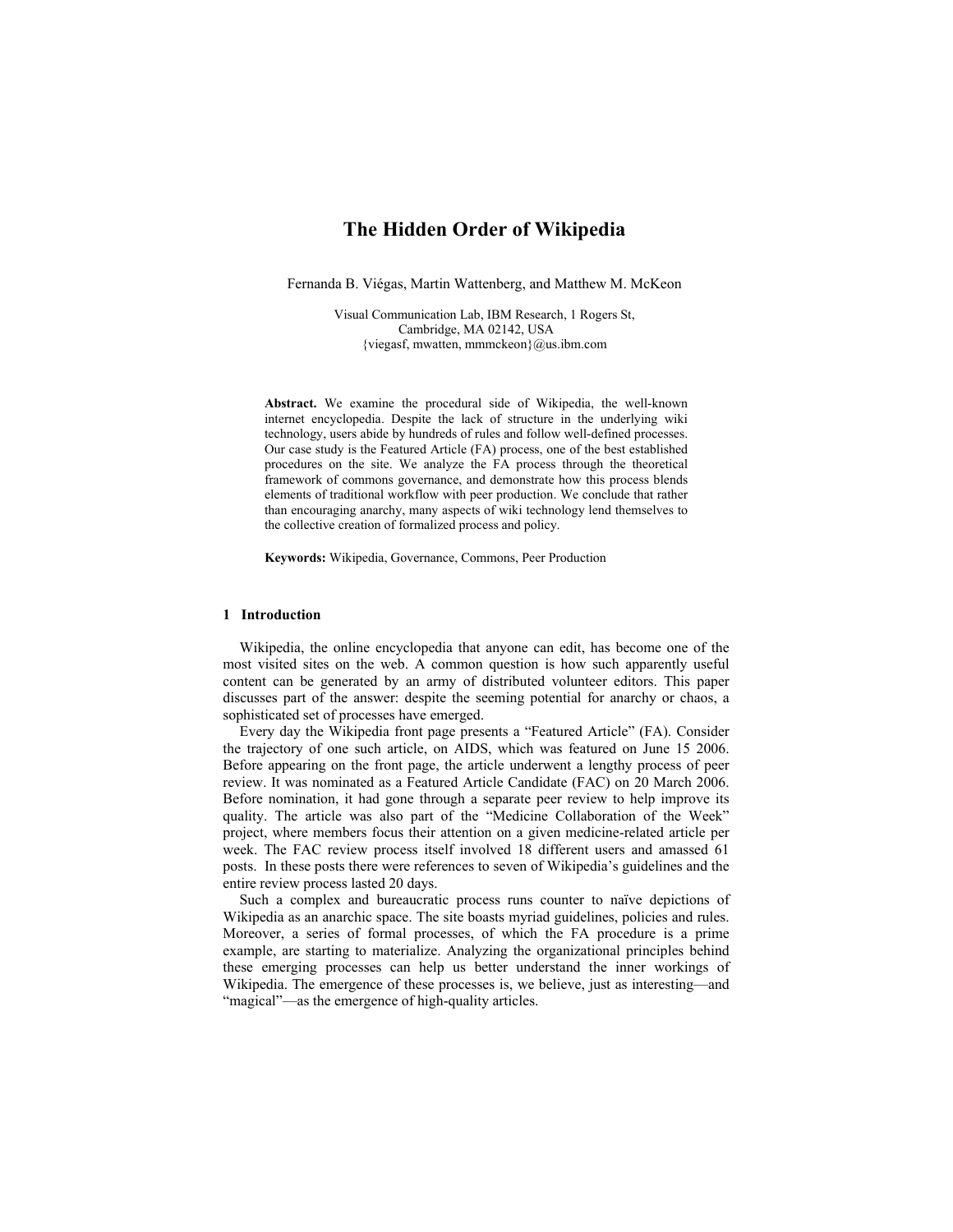The paper starts with a review of related academic work on online communities. This review leads us to the work of two scholars who have framed our analysis of process in Wikipedia: Yochai Benkler's study of online peer production [1,2] and Elinor Ostrom's review of collective action and governance in offline communities [14, 15]. After laying out this intellectual framework, we plunge into a detailed investigation of the FA process in Wikipedia: how it works, how it relates to Wikipedia's policies and guidelines, and what it tells us about formal processes on the site. We finish with a discussion of how the structure of the FA process relates to Benkler's and Ostrom's principles. We conclude that rather than encouraging anarchy, many aspects of wiki technology lend themselves to the group creation of workflows and process.

### $\mathbf{2}$ **Related Work**

In the 1980s and earlier, online communities consisted mainly of conversation. People came together in Usenet, chatrooms, IRC channels, and even MUDs primarily to talk to each other. With the exception of MUDs, interaction was exclusively conversational and scholarship on these environments reflected the focus on conversation  $[4, 7, 13]$ .

Online communities today include social networking sites, wikis, and social bookmarking tools. While conversation remains important, the production of a variety of goods has become a vital aspect of these communities. Code, encyclopedic entries, massive websites, and even game economies exist today. In response, online communities scholarship has expanded to encompass new inquiry areas such as economics and law [10].

To examine the governance structure of Wikipedia, this paper draws on the literature of regulation in commons-based communities. Our main sources are Yochai Benkler's work on commons-based peer-production and Elinor Ostrom's work on commons-based governance. After an overview of this theory, we then focus on the FA process in Wikipedia and its relation to Ostrom and Benkler's work.

#### $2.1$ **Commons-Based Peer Production**

One of the best-studied examples of online collaborative production is open source software. Researchers have examined both the development process [12] and the incentive structures [9]. Of particular interest is a framework proposed by Yochai Benkler encompassing open-source development, Wikipedia, and several other online systems. Benkler suggests these systems represent a new form of economic organization, distinct from either firms or markets: commons-based peer-production [1]. Unlike other organizational methods—such as the market and the firm—peer production depends on individual action that is self-selected and decentralized rather than hierarchically assigned. Individuals make their own choices with regard to resources managed as a commons.

Benkler defines two evolutionary phases that successful commons-based communities typically go through:

1. Creating content (utterance):

This is the initial phase where large, complex tasks are broken into small, independent modules. This phase is marked by providing contributors with a wealth of tasks that can be achieved individually, in uncoordinated fashion.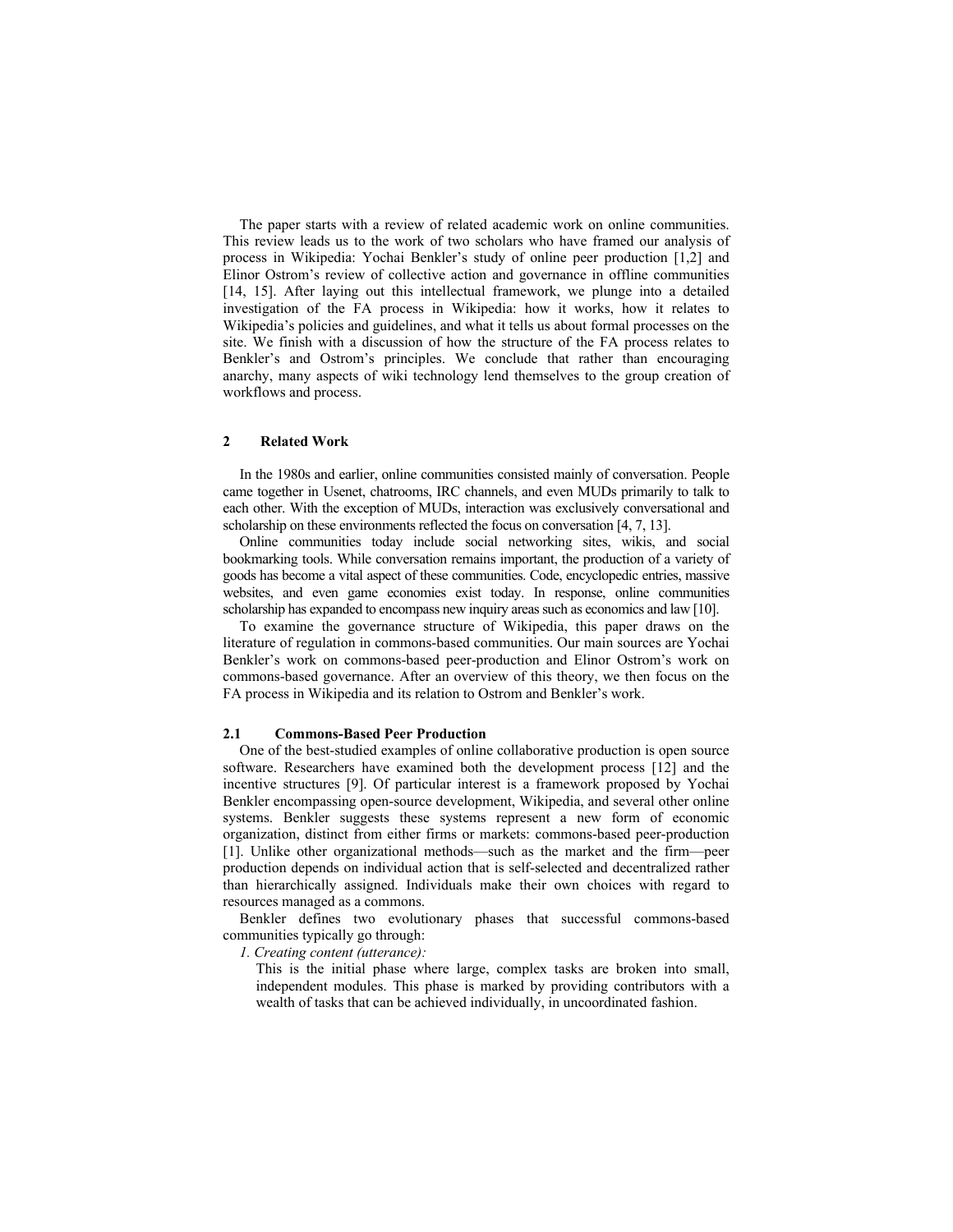# 2. Quality control (relevance/accreditation):

This second phase is characterized by a concerted effort on quality assurance. How can we know that the content produced by widely dispersed individuals is not nonsense? In this phase, the community must define standards and create low-cost quality control mechanisms.

Scholars are starting to investigate the nature of work coordination and quality assurance in Wikipedia. Stvilia et al. investigated how Wikipedians improve the quality of entries through discussions in Talk pages [18]. Viégas and colleagues have examined the role of Talk pages in group coordination and policy enforcement [20].

### $2.2$ **Governing the Commons Offline**

Online communities are not the only place where one finds commons-based communities. In fact, the challenges of commons-based governance are not new. There is a broad literature about the evolution of institutions for collective action in the offline world, where communities have had to self-organize and govern for millennia. Elinor Ostrom's work [14,15] analyzes the principles behind successful, self-governed common-pool resources communities (CPRs). She has looked at communal tenure in a variety of settings, including high mountain forests in Japan, commons-based irrigation institutions in Spain and the Philipines, and inshore fisheries in Turkey and Sri Lanka. For centuries, these communities of farmers, villagers, and fishermen have successfully found ways to manage shared natural resources—forests, rivers, fisheries, timber—without relying on centralized authority.

Some challenges faced by these offline, self-governed communities are similar to the challenges faced today by their online counterparts: creation of rules, monitoring mechanisms, arbitration, and conflict resolution. Ostrom proposes a list of eight organizational principles found in long-enduring CPR institutions. As a first step, we focus on four principles which seem natural to map to the online space. A detailed consideration of the other principles is an important area for future research.

Congruence between rules and local conditions: instead of relying on 1. "one-size-fits-all" regulation, rules must be intimately associated with the particularities of the resources they regulate. For instance, a community of farmers who depend on a river for irrigating their crops will need to devise rules that fit the particular geographical profile of their region and river as opposed to relying on some 'generic" set of rules for irrigation.

 $2.$ Collective-choice arrangements: most individuals affected by the operational rules should be able to participate in modifying these rules and the cost of altering rules should be kept low.

Monitoring: Individuals who monitor the commons should be accountable 3. to the rest of the community.

 $\boldsymbol{4}$ . Conflict-resolution mechanisms: community members should have rapid access to low-cost local arenas to resolve conflicts.

Whereas Benkler's work addresses the importance of coordination and information flow in online peer-production, Ostrom's principles show us how commons-based communities can be successful in self-organization and self-governance. Her principles give us a framework with which to examine and situate coordination processes in Wikipedia.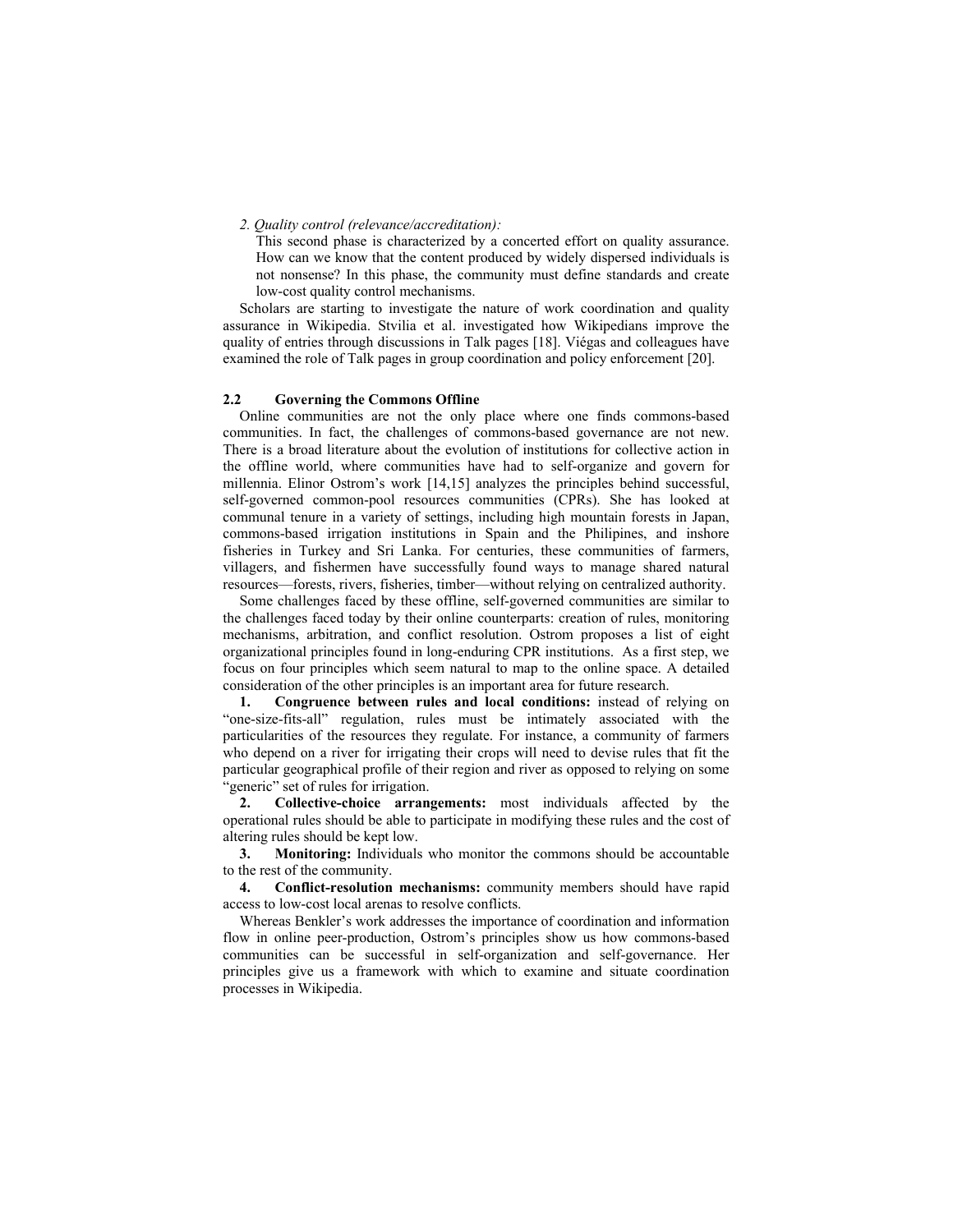### $\mathbf{3}$ **Case Study: Featured Articles**

To examine the interplay of rules, processes, and governance in Wikipedia in depth, we concentrated on one of the best established and most visible processes on the English site: the FA process [22]. As mentioned above, an FA, is an article that appears prominently on the main Wikipedia page. There is only one FA at a time, changing once a day. Selecting these articles is a delicate matter: quality is important, since they represent the public face of Wikipedia. At the same time, many more articles are suggested for FAs than can be accommodated. Choosing which articles should be featured is a challenge in collective action, and it turns out that a process has evolved in response.

We gathered information on the FA process through several avenues. An important aspect of Wikipedia is that procedures and the guidelines that drive them are described in detail on publicly accessible pages. Furthermore, much of the discussion surrounding the creation of the guidelines is available via so-called "Talk" pages. Thus the point of departure for our investigation was a careful reading of FAs, FA reviews, guideline pages, and discussion pages attached to guidelines.

To augment this examination, we conducted an extended interview, via email and telephone, with one of the key players in the FA process, Mark Pellegrini, the director of the front-page Featured Articles. This interview was useful both for confirming facts we had learned from reading the history of the process as well as providing some of the organizational "backstory" of the process.

Over the years, the standards for promoting an article to FA status have increased dramatically. In the beginning, for instance, there was no requirement that an article must contain inline citations. Moreover, requirements for topic comprehensiveness have become stricter. In fact, the criteria have evolved so much that over 200 of the early FAs have been demoted because they do not meet current FA criteria.

Before an article can be promoted to FA status, it needs to be nominated as a Featured Article Candidate (FAC). Anyone can nominate an article as an FAC. Nominations are public and nominators are expected to make an effort to address any objections that editors raise during the review process (see "FAC review" in figure 1). For instance, if an editor objects to the prose style of the lead section of the article, the nominator is expected to rewrite it. When nominators have worked on the article prior to nomination, they are supposed to mark it a "self-nomination."

A nomination summarizes the state of the article, For example:

Daniel Boone: Self-nomination. Listed as a "good article", assessed as "A-class" by Wikipedia WikiProject Military History, has gone through a couple of peer reviews. The article is based on the major 20th century biographies, with points of disagreement between historians noted in the text or footnotes, especially regarding the issue of history versus folklore, a central concern in Boone historiography. All comments are welcome; hope you enjoy reading it. -Joan 16:43, 18 September 2006 (UTC)

### Supporting and objecting

For a nomination to be promoted to FA status, consensus must be reached that the article meets the FA criteria. Anyone is allowed to participate in the process of reviewing an FAC and votes of support or opposition need to be backed by explicit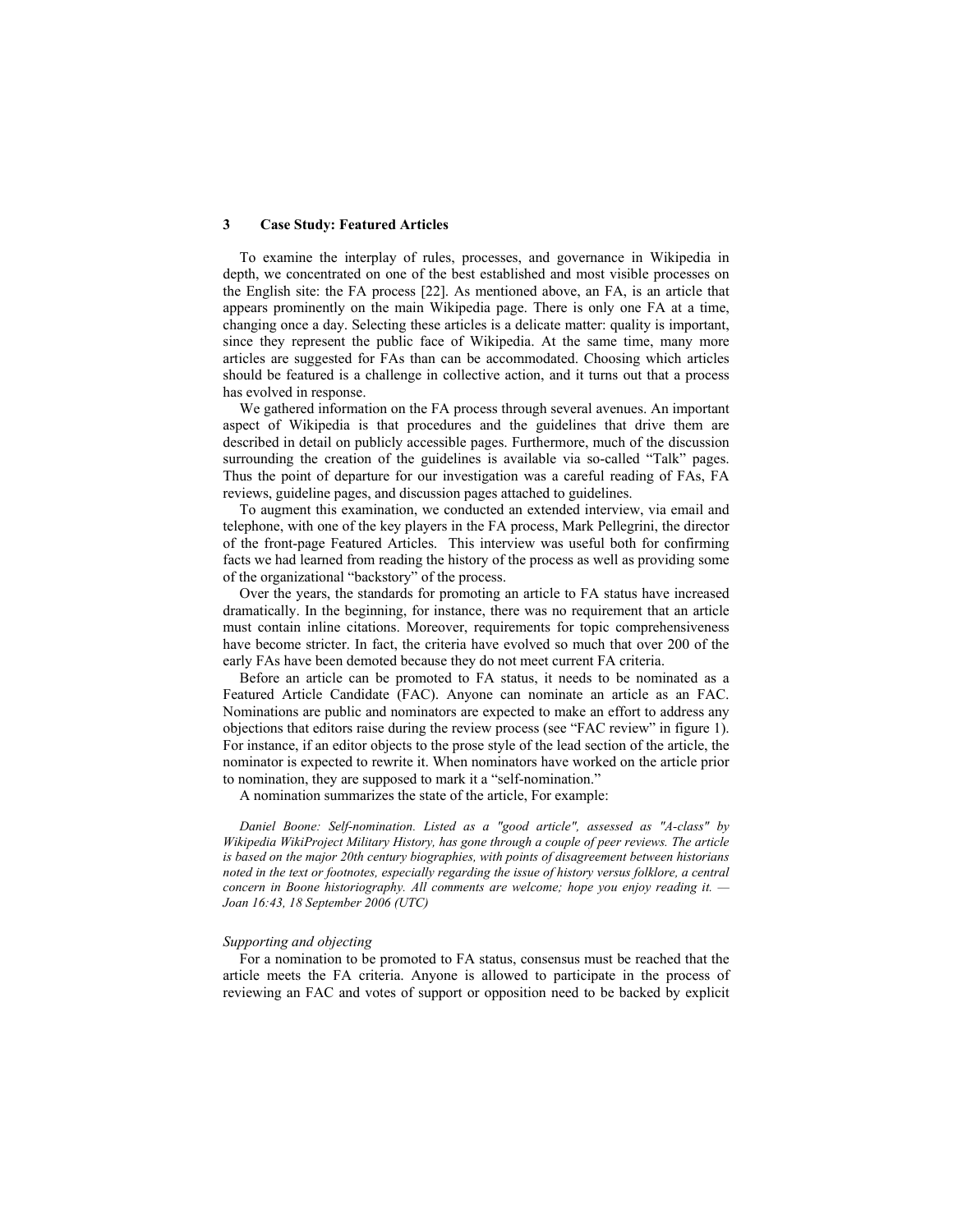

Fig. 1: Diagram of steps in the Featured Article process. Before an article is nominated as an FAC, it tends to undergo significant editing—it is not uncommon for articles to have gone through a separate peer review or have been the focus of a Wikiproject. Once the article is nominated, it enters the FA pipeline, which includes a review and, hopefully, promotion. All along, templates communicate the status of the article to contributors and readers.

reasoning. Objections have to be actionable, in the sense that they have a clear way of being addressed; if nothing can be done in principle to address the objection, the FA Director may ignore it. An example of an actionable objection is:

Nagorno-Karabakh War  $\rightarrow$  Object: massively undercited; many large portions of text-and even direct quotes!-have no citations. More generally, I'm concerned that almost all the references seem to be newspaper articles, even though a number of books dealing with the topic (including those listed as "Further reading", for example) are not used as sources. -Jason 19:07, 16 September 2006 (UTC)

The FA Director determines whether there is consensus on promoting or rejecting an FAC. If actionable objections have not been resolved or consensus for promotion has not been reached, a nomination may be removed from the list and archived. The FA Director determines the timing of the process for each nomination. The FAC process generally takes at least 5 days.

Articles can lose their FA status over time ("demotion discussion," Figure 1). While this may seem natural since entries change over time, articles usually lose FA standing not because of edits but because they the FA criteria have become stricter. FAs are demoted through a consensus derived through discussion on the FA Removal Candidates page. A user has to nominate the entry for demotion, which initiates a review process.

That FA entries can be downgraded because of sub-standard quality is a testament to the evolution of the FA process. As of September 2006, 238 articles had lost featured status, while eight had been re-promoted.

Several automation tools have been created for the FA process. One looks for common problems of syntax and style, for example the use of "weasel words" and automatically creates a to-do list for the page. A second, the cite php module, created in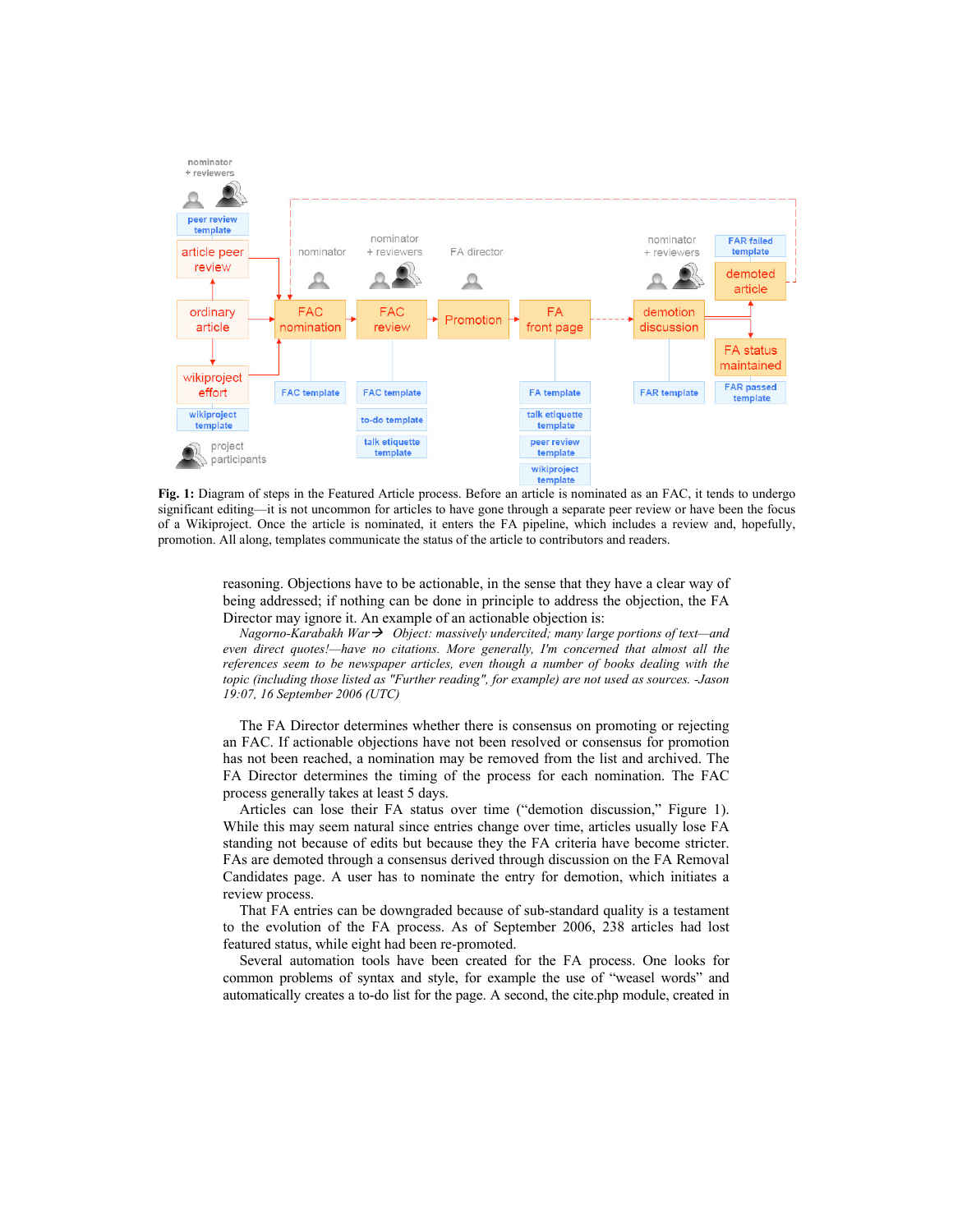2005, helps with various aspects of creating inline citations. Before the module existed, creating such citations was awkward; the introduction of the module has been mentioned as an enabling factor for the current strict requirements for citations.



Fig. 2: Screenshot of templates at the top of the discussion page of an FA.

# **Workflow Markers: Templates**

The FAC process can be thought of as the workflow necessary to promote an article to FA status. There is a series of steps that the article must undergo and a sequence of tasks involved in the procedure (Fig. 1). Keeping track of this progression can be hard. To solve this problem, Wikipedians have devised a way to communicate the status of an article: *templates*. A template is a piece of wiki code that creates a visual marker—often a text box with a different background color from that of normal text (Fig. 2)—usually placed near the top of a page. In the context of the FA process, templates often alert Wikipedia readers and contributors to the current status of an article. For instance, templates can include navigation aids, warnings that a page is currently being featured on the home page, or that content is sub-standard.

A page can have several templates and any contributor is free to add templates to pages. In fact, templates are so important that they have their own namespace and are used on pages throughout the encyclopedia. Templates that provide information only of service to editors belong on an article's talk page. These are the kinds of templates that aid the FAC review process.

Editors use templates to keep contributors informed of the current status of the entry. In figure 2, for example, template  $(1)$  says this article is an FA,  $(2)$  lists Talk page guidelines and briefly explains Talk page editing etiquette, (3) documents the date when the article appeared on Wikipedia's Main Page, (4) indicates that the article has had a peer review which is now archived, and (5) lists users who are active in maintaining and improving this article.

A special kind of template is particularly useful for editors during the FAC process: the to-do list. As its name implies, this template lists improvements that are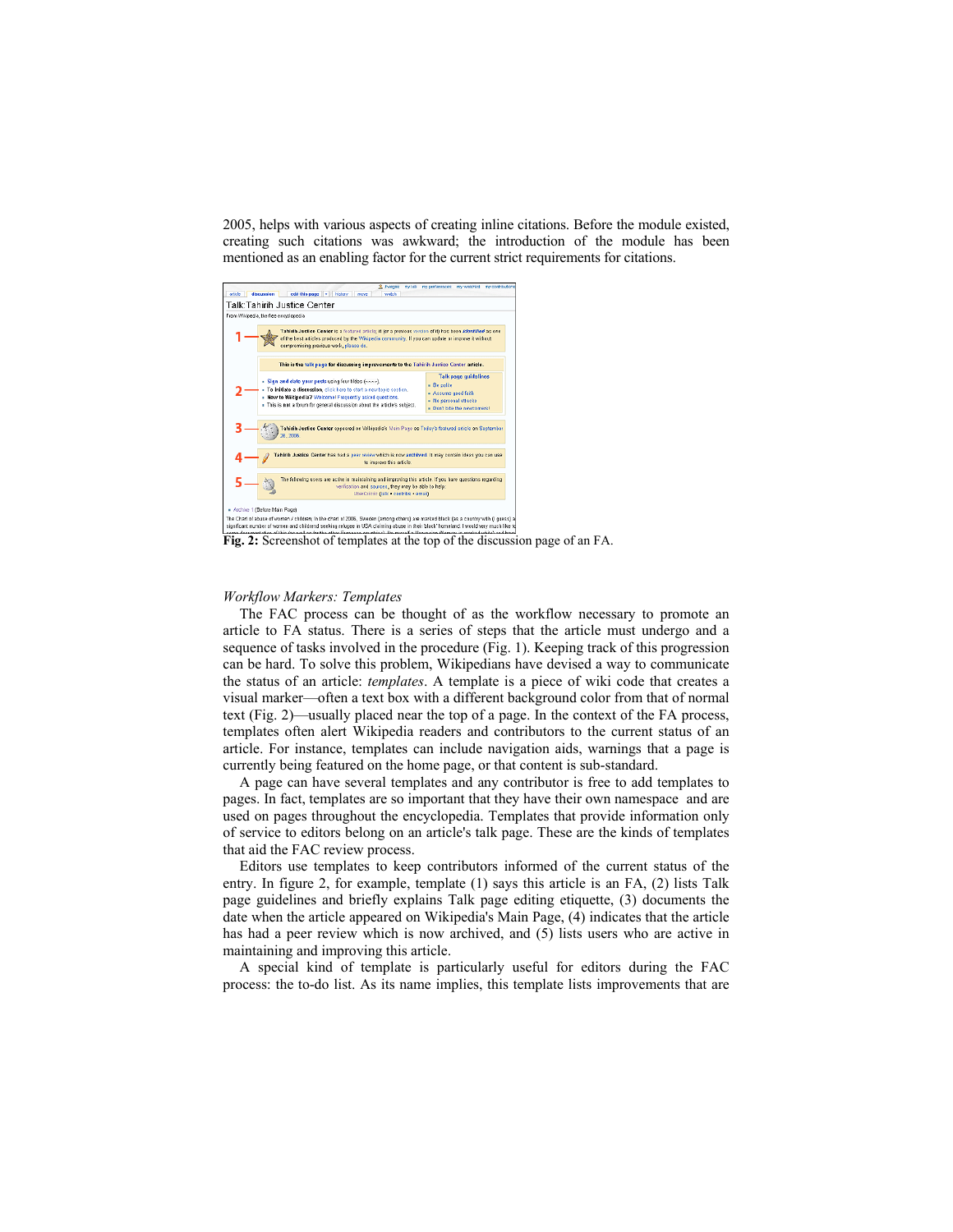suggested for the article. The list is maintained by editors, writers, reviewers or readers as a way to focus collaborative efforts

Users can add templates to their personal watchlists, so they are notified any time that template is added to a new page. Articles with a to-do template, for instance, are automatically inserted into the list of articles with To do's, which attracts additional editors. When a to-do is finished, editors strike it out to mark the progress.

### $\boldsymbol{\Delta}$ **Discussion**

The FA process consists of a well-documented series of steps organized around an artifact-an article-which is modified, approved, or rejected. The process for moving through individual steps is rule-bound, guided by a large set of written policies. In fact, the FA endeavor starts to sound very much like a modern-day, enterprise workflow process. It is not, however. Here we discuss the FA process in light of Benkler's and Ostrom's work.

# Benkler: Peer-production and Peer-Process

Two aspects of the FA process are unusual. First, several roles in the process are filled by crowds of self-identified individuals. The editors of the article, the reviewers, and the people who vote on whether the article meets FA criteria are volunteers and there is no preset limit on the number who may participate. The second unusual aspect is the nonhierarchical flow of information, where some people signal that work is needed through the use of templates—and other people pick up the signal and act on it. While there is a FA Director, he relies completely on volunteers and is not a "boss."

This arrangement resonates with Benkler's claims about the first phase of commons-based peer production and the importance of breaking large, complex tasks are into small, independent modules. In this case, the independent modules are the small edits and votes needed to move an article along in the FA promotion process. As soon as someone adds an "FAC template" to a page, volunteers will find that page and may decide to review the article. These individuals may have no previous connection with the article, and they may never look at it again in the future, but they will spend time reviewing it.

At the same time, however, the FA process does not belong entirely in Benkler's first phase because its raison d'être is quality assurance. So here is an interesting hybrid of both of Benkler's phases: a process that coordinates individuals' efforts around quality assurance (phase II), while doing so in a distributed manner that relies on independent modules—"five-minute increments of human attention" (phase I). Part of the FA success is likely due to the fact that individuals can easily step in and out of the process at any point. It is a "peer-process:" a completely distributed, yet coordinated and formalized, procedure.

# Ostrom: Policy and Self-Governance

Another key reason why the FA process runs smoothly is Wikipedia's extensive body of rules and guidelines (as of September 2006, 75 general guidelines and 119 style guidelines covering text presentation and formatting). The policies were written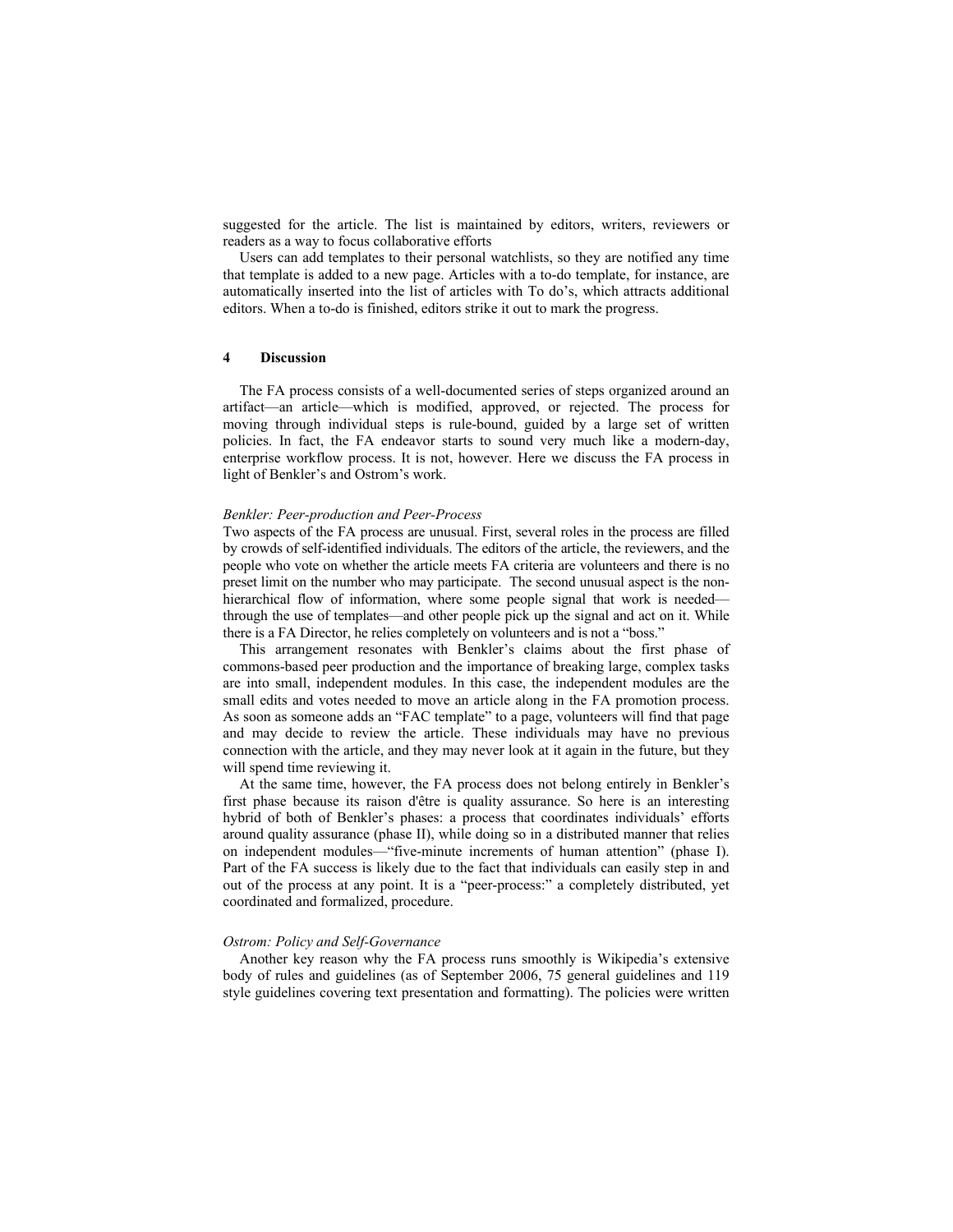by the community to address a set of problems that is common to all efforts to organize collective action: creation of institutions, monitoring mechanisms, arbitration, and conflict resolution. These are exactly the challenges faced by the selfgoverning communities studied by Elinor Ostrom that succeeded in managing natural resources. There is an impressive degree of overlap between what happens on Wikipedia and the design principles that Ostrom extracted from. offline, communities.

That Wikipedians have independently arrived at some of the same governance answers as in offline communities suggests some of these principles are universal. Conversely, an analysis of which principles do not hold in Wikipedia may inform us about what is particular to online self-governance. Here we describe how four of Ostrom's principles translate directly to the context of Wikipedia: congruence between rules and local conditions, collective-choice arrangements, low-cost monitoring, and conflict-resolution mechanisms. We then add a new hypothesis, that the persistent, public nature of work and debate on Wikipedia is a key to the success of peer process and briefly discuss the role of templates as workflow markers.

Congruence between rules and local conditions: There is close interaction between rule shaping and what is happening "in the field" in Wikipedia. An example of this interaction is the adaptation of the article size rule to the new reality of the FA requirements. Originally, FA criteria did not require references and citations explicitly. Adding properly linked citations was an awkward manual process. Now, the standard FA must have inline citations and a comprehensive coverage of its subject matter. This change has been accompanied both by accommodations in code (the cite php module that eases the manual labor) and in rules: page size now refers only to the prose in the main body of the article, disregarding references and citations.

Collective-choice arrangements: This principle means that most individuals affected by operational rules can participate in modifying the rules. This is true of Wikipedia where rules are publicly discussed and established. Anyone can participate in the debate about rules and policies. Moreover, the costs of changing rules is low, at least from a technical perspective—anyone can post suggestions to a talk page and make the case for why a given rule needs to change. The low barriers for participation mean that regulations are not set in stone and can be adapted to better fit the intention of the community.

An important convention for collective choice in Wikipedia is polling. Indeed, the culture of Wikipedia seems to encourage polling as a means of building consensus and voting as a way of making a choice. This mechanism has been important in the development of the FA review procedure, starting with the original vote to delegate authority to the FA Director to make changes to the home page.

Monitoring: Ostrom posits that a well-governed community needs to have low-cost monitoring capabilities to prevent free riding or other antisocial, negative behavior. While this concern certainly holds for Wikipedia in general and the FA process in particular, the element of online asynchronous work done by ad hoc volunteers adds additional considerations to the notion of monitoring.

Consider the role that users' watchlists play in monitoring activity. Not only do they allow editors to quickly address harm done to the site, they also provides users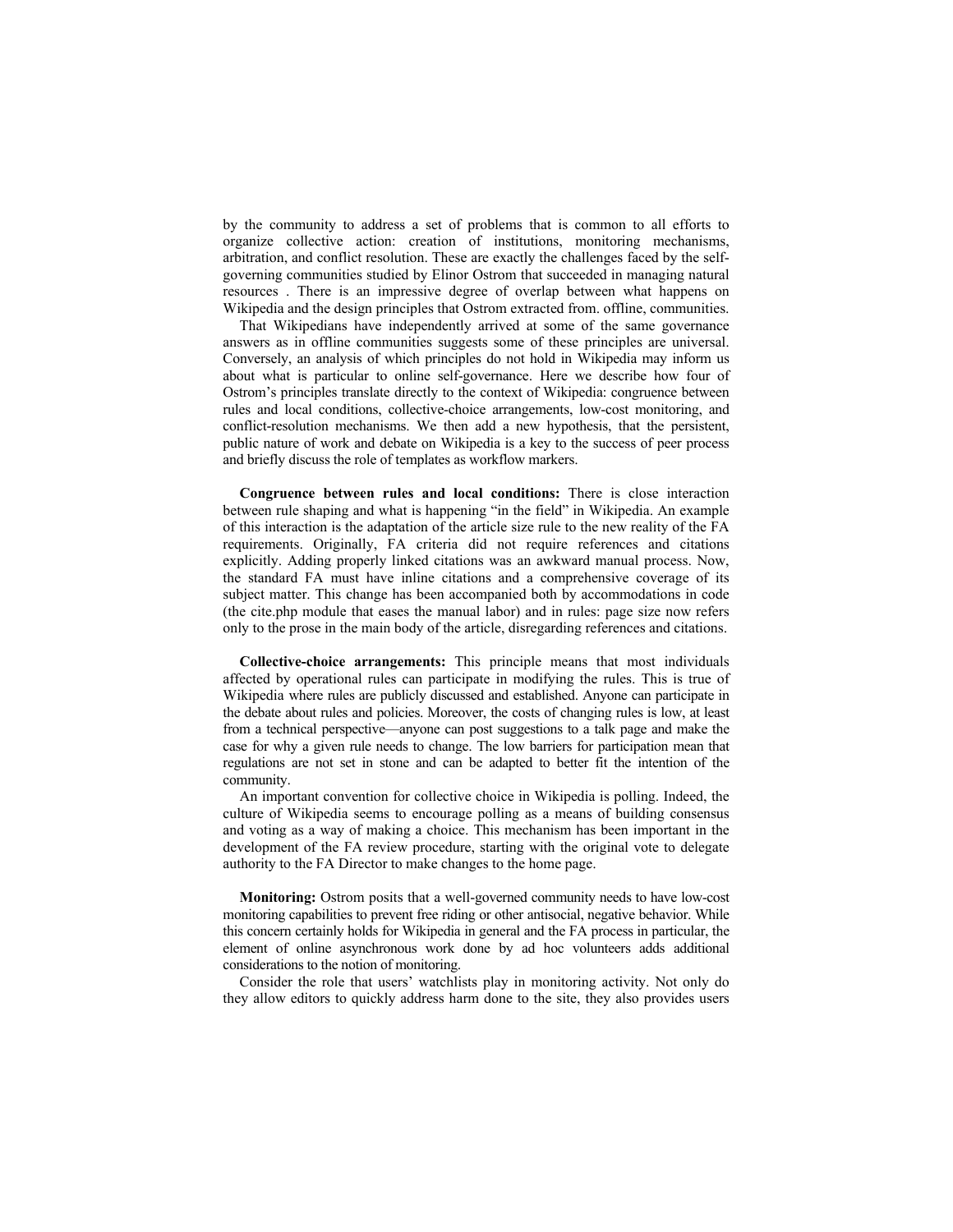with a way of organizing editing activity. The interaction between watchlists and templates transforms a monitoring mechanism into a tool for work coordination.

For instance, in the FA process, the templates allow participants to see at a glance the status of an article, thus providing visibility into the progress of the process. An additional technical point is that by adding templates to a watchlist a user is able to see all pages newly tagged with that template. This fact is crucial to the functioning of the FA process: merely by tagging an article with the appropriate template, a user can attract the attention of a crowd of volunteers willing to participate in the process.

Easily-accessible, persistent public documentation and conflict management: the persistent and public nature of transactions on the site helps users coordinate actions and resolve disputes. In fact, having accessible records is so crucial for the community that most communication between users happens publicly on the site [16]. Although Wikipedians use mailing lists, they are encouraged to keep most communication within the confines of the public site. This approach creates a transparent system of record keeping that is easy to refer and link to. In turn, these easy-to-access records are invaluable for the evolution of governance. The FA process provides several examples of persistent archives. During editing activity, our findings show that it is common for editors to refer to a many different guideline pages. These guidelines provide common ground for participants, help resolve arguments, and ensure consistency across instances of the process.

A second simple example is given by the FA Director [16]. One commonly requested change to the process is to protect a page on the day it is a FA, to defend against the expected onslaught of vandalism. After much debate, it was decided not to take this step, yet new users consistently ask for it to be implemented. The FA Director reports that he simply posted the reasoning behind the debate on his user page, creating a document he could refer people to when the question arises.

Technology: Two pieces of technology conspire to make the sort of peer-process we find in Wikipedia possible. On one hand, the persistence of wiki records means that all steps of the process are continuously documents and available. On the other hand, Wikipedians' creative use of templates means that tight coordination of activity does not impose any type of workflow overhead on participants.

### 5 Conclusion

The vast number of policies in Wikipedia and the existence of robust, formal processes such as FA, indicate that governance is a thriving aspect of this community. The fact that these policies and processes have been devised and modified over time according to a set of collective-choice rules makes Wikipedia a fascinating example of self-governing institutions. In fact, Wikipedia's formalized processes, such as FA, seem to share several of the design principles found by Ostrom in offline, selfgoverned communities around the world [15].

First, Wikipedia's rules are tightly bound to particular technical aspects of the site and are therefore "localized," instead of generic solutions. Second, they are collective-choice arrangements where everyone may participate in modifying the